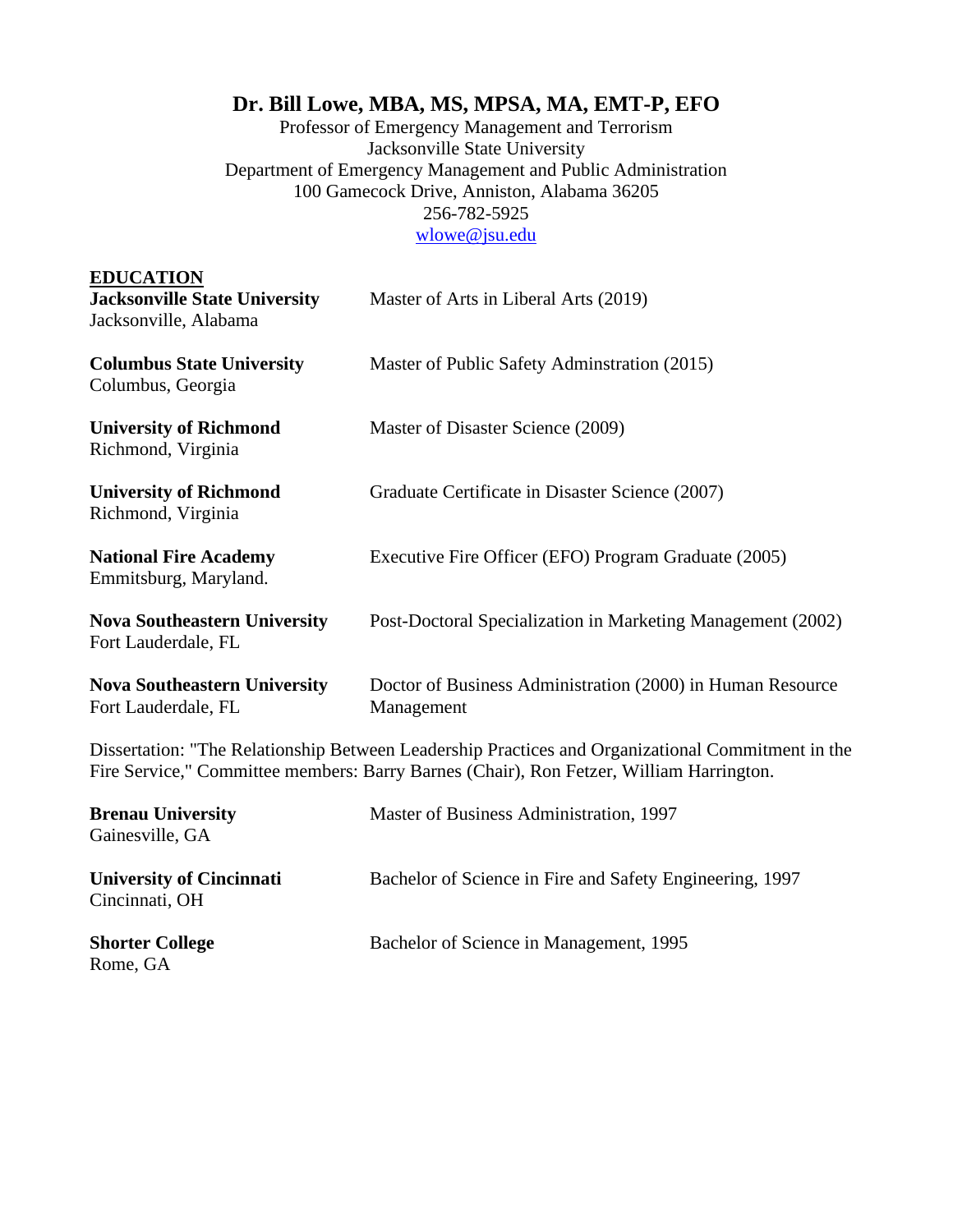#### **Jacksonville State University – Jacksonville, Alabama 2004 - Present**

Professor (Tenured) / Department of Emergency Management and Public Administration Teach undergraduate, masters, and doctoral courses in emergency management, homeland security and terrorism.

### **Clayton County Fire & Emergency Services - Riverdale, Georgia 1979 - 2011**

*A large suburban-Atlanta emergency service organization providing comprehensive emergency & nonemergency services answering over 30,000 emergency calls per year to a culturally and racially diverse population of 315,000 citizens.* 

### **2007-2011: Battalion Chief/Shift Supervisor**

Commands and supervises, with one other battalion chief, all EMS/Fire/Rescue/Service responses and duty assignments for a 24 hour shift of 115 officers, firefighters, and paramedics who staff fourteen fire engines, ten paramedic ambulances, and three ladder trucks.

### **1994-2007: EMS Captain/Shift Supervisor**

Coordinates EMS/rescue activities of 95 firefighter/paramedics staffing thirteen fire engines, eight paramedic ambulances, two ladder trucks, and one heavy rescue squad.

### **1992-94: Fire Lieutenant/Station Officer**

Responsible for supervising and coordinating day-to-day activities of assigned fire suppression and EMS personnel.

**1988-92:** Fire Sergeant **1984-88:** EMS Sergeant **1980-84:** Paramedic **1979-80:** Firefighter

# **PROFESSIONAL PUBLICATIONS**

### **Publications**

Plane Down: NTSB Guidelines Provide Valuable Tools for First Responders. Sheriff and Deputy Magazine. May/June 2016.

"Proactive Traffic Enforcement Managing Elderly Drivers." Sheriff and Deputy Magazine. March/April 2016.

"Charging Into a Hail of Gunfire – Roswell, Georgia Sergeant Jason Wescott." [www.LawOfficer.com](http://www.lawofficer.com/) March 2016.

"Law Enforcement Professionalism: Two-Way Street of Respect for the Law – AND the Thin Blue Line." Deputy and Court Officer Magazine. July.August 2015.

"Going Beyond the Traffic Violation." Law Officer Magazine. February 2015.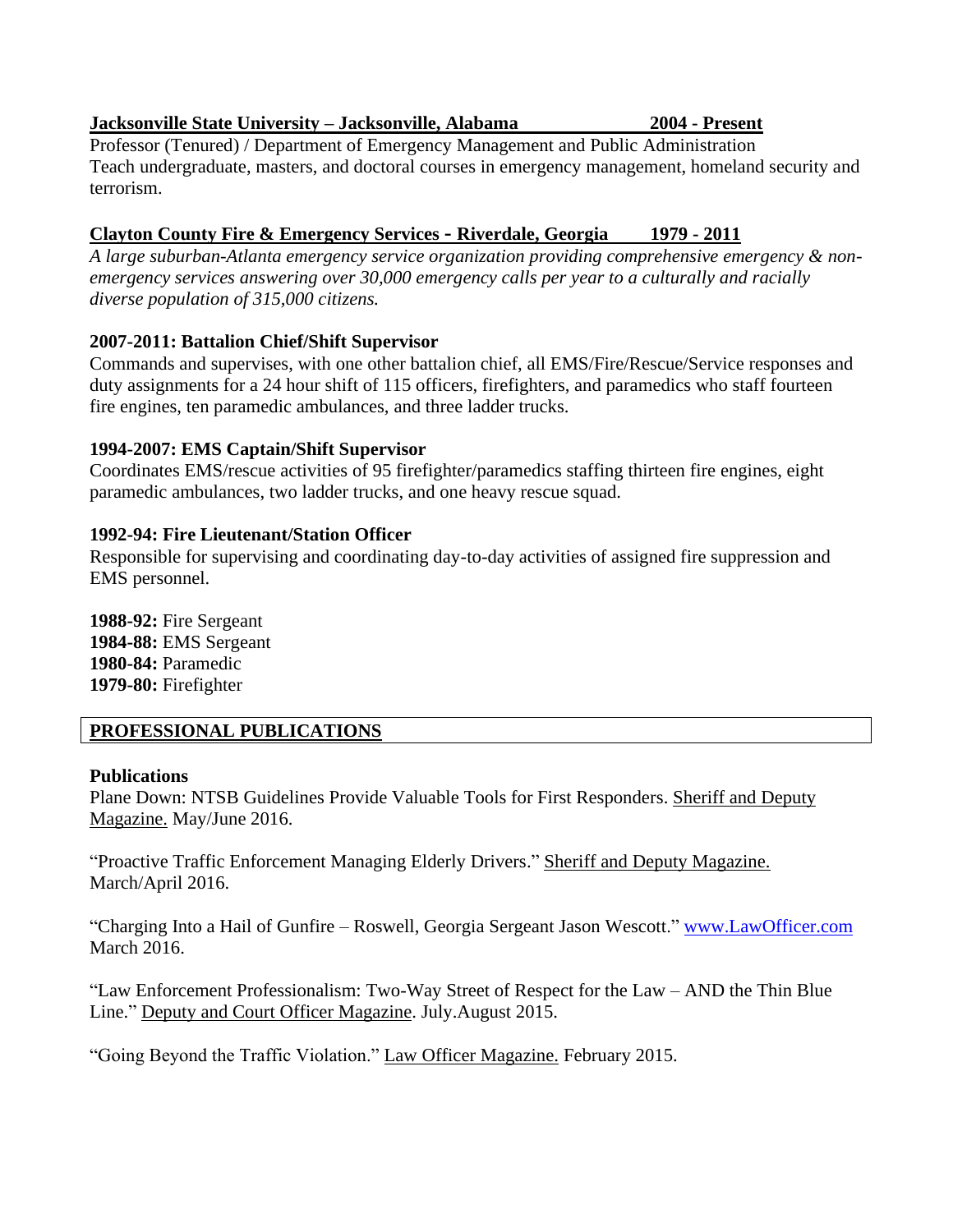"Taser's Master Instructor School – A Fiscal and Operational CEW Force Multipler." Law Officer Magazine. November/December 2014.

"Active Shooter Threat Preparedness and Mitigation Saves Lives!" Alabama Association of Emergency Managers. July 2014.

"Forcing Officer Engagement – Active Shooter Response!" Law Officer Magazine. March 2014.

"Enhancing Officer Safety – Vehicle Traffic Stops," Deputy and Court Officer Magazine. December, 2013.

"Defending School Children Using Seized Criminal Funds – Carroll County, Georgia." National Sheriff Magazine.November/December, 2013.

"Sheriff's Office Affiliated EM in Carroll County, Georgia: An Approach Benefiting 110,000 Citizens. International Association of Emergency Managers' Bulletin. November 2013.

"Active Shooter Recovery: Moving Beyond the Heartbreak and Despair!" International Association of Emergency Managers' Bulletin. Jan. 2013.

"Active Shooter Mitigation: Saving Lives Before the Shots Ring Out!" International Association of Emergency Managers' Bulletin. Oct. 2012.

"Active Shooter Response: Reacting to the Screams and Gunfire!" International Association of Emergency Managers' Bulletin. July 2012.

"Sit Down & Prepare to Defend Yourself!" Law Officer Magazine. July 2012

"Budget & Staffing Shortages? Consider the Benefits and Cost-Savings of Part-Time (PAID) Reserve Police Officers with Chief Ed Williams and Lt. Michael Crowe. Police Chief Magazine. Jan. 2012.

"Active Shooter Preparedness: Stay Alert to Stay Alive!" International Association of Emergency Managers' Bulletin. January 2012.

"Using Leadership to Increase Commitment for Civil Servants and Air Force Personnel in Times of Conflict" with Colonel Donald Metscher, Dr. Barry Barnes, and Leanne Lai. Air Force Journal of Logistics, Spring/Summer 2011.

"Hazmat Incident – An Easy Way to Ruin a Sheriff's Week!" with Sheriff Kem Kimbrough. National Sheriff Magazine. May//June 2010.

"Sheriff! Your Jail is on FIRE!" with Sheriff Kem Kimbrough. National Sheriff Magazine. November/December 2009.

"SWAT/SRT and Tactical Medics – Everyone Goes Home!" with Sheriff Kem Kimbrough. National Sheriff Magazine. July/August 2009.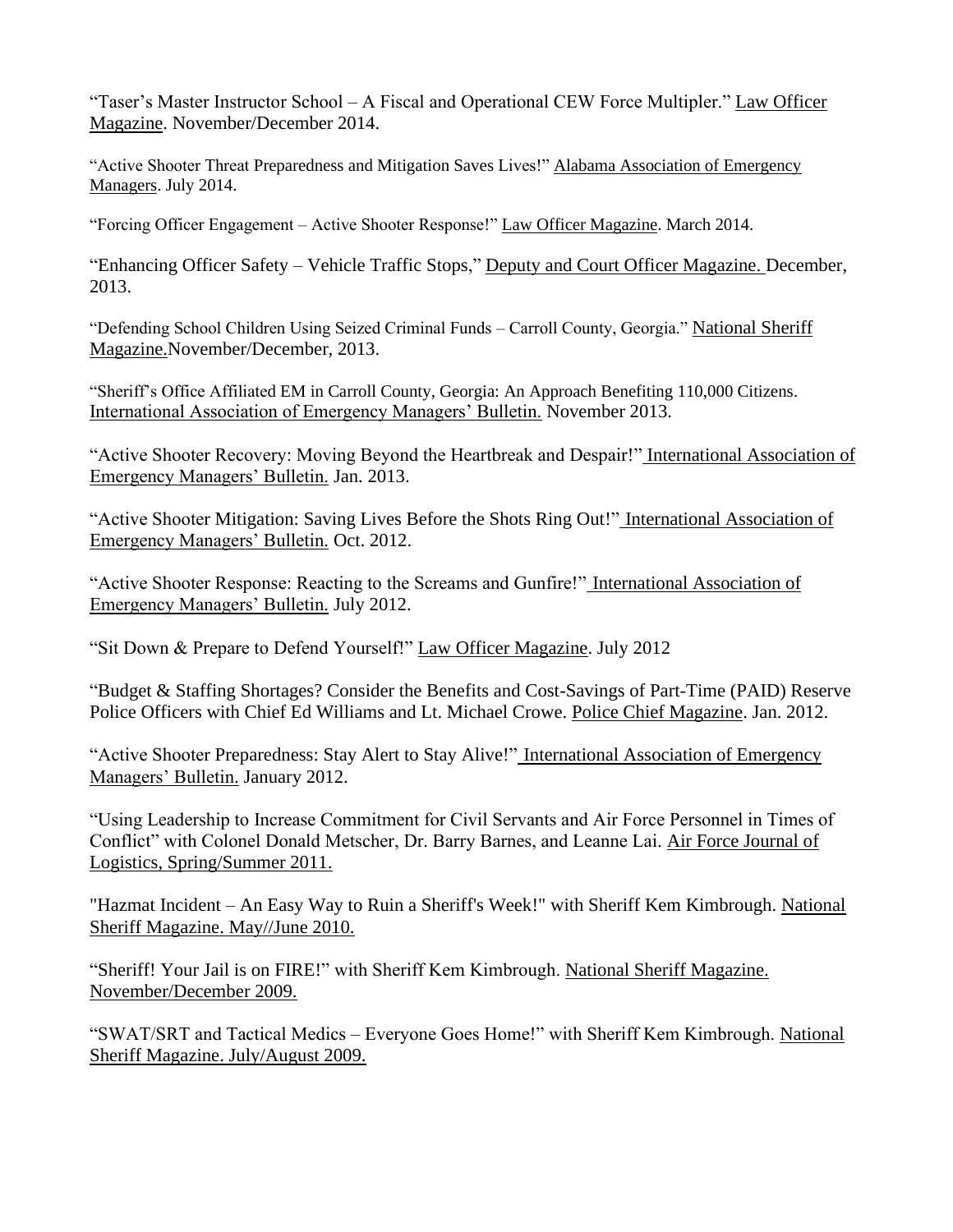"Firefighters' Lives Saved: A Seatbelt Success Story!" with Alex Cohilas and Jeff Hood. Fire Chief Magazine, Published on [www.firechief.com](http://www.firechief.com/) June 2008.

"An American Fire Officer's Journey Across 'The Pond!'" Firehouse Magazine, August 2007. "Vehicle Accident with Entrapment: Start a Physician to the Scene!" Fire Engineering Magazine, June, 2007, p. 127.

"Undeserving of Wearing The Maltese Cross!" with Ron Wakeham and John Cook. Firehouse, March, 2007. p. 21.

"People with Disabilities" with Chris Kearns. Journal of Emergency Management, Jan/Feb. 2007.

"Career Accomplishments and Fire Service Contributions of National Fire Academy Executive Fire Officers" with Alex Cohilas. Fire Chief, September 2006.

"High Speed, High Heat, & High Humidity Persons' Pinned Alarm" with Blaine Clark and Alex Cohilas. Advanced Rescue Technology Magazine, June/July 2006.

Magazine Cover Photo of Clayton County Fire Department Alarm of a 41-I persons pinned with (2) sig. 48s on Tara Blvd @ N. Main Street. with Blaine Clark and Alex Cohilas. Advanced Rescue Technology Magazine, June/July 2006.

"Disaster Roles and Responsibilities for Safety Managers" with Shawn Adams. Occupational Heath and Safety, March 2006.

"Evacuation Fundamentals" with Rosemary Cloud and Alex Cohilas. Fire Engineering, Jan. 2006.

"Career Ladder Accelerant – The NFA's Degrees-at-a-Distance Program!" with JoAnne Hildebrand. Firehouse, August, 2005.

"Making Federal Rural Fire Programs Work for your Department" with Jeffery Keller. Fire Engineering, July 2005.

"Integrating Fire/EMS Operations: A National Fire Academy EFO Research Paper" with Alex Cohilas, Fire Chief, March 2005.

"Police Officer Down" with Ray Banks & Jeff Hood. Fire Engineering, December, 2004.

"Conflict Causes and Solutions Between Paramedic Partners" with Laurie Mooney and Dennis Flahive, The Journal of Emergency Care, Rescue, and Transportation: Emergency Medical Services, September, 2004.

"Getting Educated About Being COLLEGE Educated" with Ron Wakeham. Firehouse, August, 2004.

"One Firefighter Family's Diplomat of Retribution" with Bob Lowe, Cathy Lowe, & Rebecca Lowe. Firehouse, July, 2004.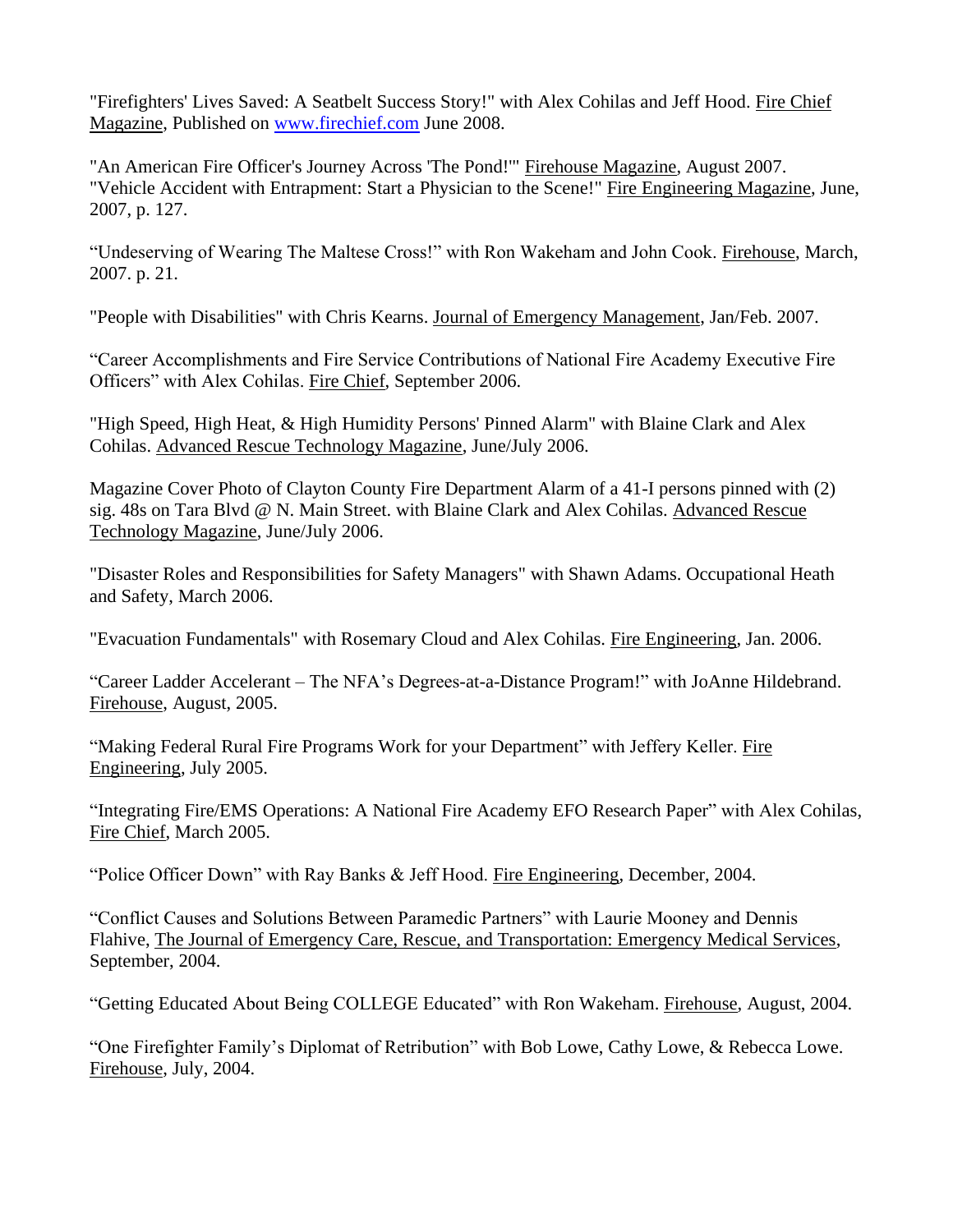"One Educational Journey: Battalion Chief Laurie Mooney." Firehouse, April 2004.

"A Mighty Heavy Vehicle Extrication – Loaded Cement Truck vs. SUV" with Jeff Hood, and Earl Watson, Firehouse, April 2004.

"Stop Wasting Time & Pursue Your College Degree!" with Roxanne Bercik, Chris Connealy, and Laurie Mooney, Firehouse, April 2004.

"Managing Employees' Suggestions: Honolulu Fire's SOPPADA" with Wayne Nojiri and Laurie Mooney, Fire Chief, August 2003.

"Vehicle Accident with Person Pinned - and Impaled!" with Jeff Hood and Jerry Russell. Fire Engineering, July 2003.

"A Most Challenging - and Memorable – Vehicle Extrication," with Jeff Hood and Bryan Hudson, Firehouse, April 2003.

"The International Association of Fire Chiefs' Foundation: Meeting the Fire Service's Educational Agenda" with Sue Hawkins, Fire Chief, March 2003.

"Transformational Leadership Strategies to Prevent Firefighter Line-of-Duty Deaths" with Chris Connealy and Laurie Mooney, Fire Chief, February 2003.

"All that Jazz: An Improvisational Fire Service Management Model," with Barry Barnes, Fire Chief, January, 2003.

"Reflections and Suggestions from Attending the National Fire Academy" with Roxanne Bercik and Laurie Mooney, Fire Engineering Magazine – Online, September, 2002.

"EMS on the High Seas: Cruise Ship Emergency Medical Service Operations," with Sally Van Boheemen, Every Second Counts: The Emergency Response Magazine, Sept/Oct. 2002.

"21<sup>st</sup> Century EMS Retention Strategies," with William Bolton, **EMS Magazine**, September, 2002.

"Promotion to Officer: The Rights You Lose," with Bill Bolton, Fire Engineering, July, 2002.

"Managing Fire Service Diversity: An Applied Case Analysis," with Barry Barnes. Fire Engineering, March, 2002.

*"*EMS Managers' Response to Sexual Harassment Claims," Journal of Emergency Medical Services: EMS Insider. February, 2002.

"An Examination of the Relationship Between Leadership Practices and Organizational Commitment in the Fire Service," with Barry Barnes, Journal of Applied Management and Entrepreneurship, January, 2002.

"Fire Service Motivational Drivers: Satisfiers and Dissatisfiers," Firehouse Magazine, January, 2002.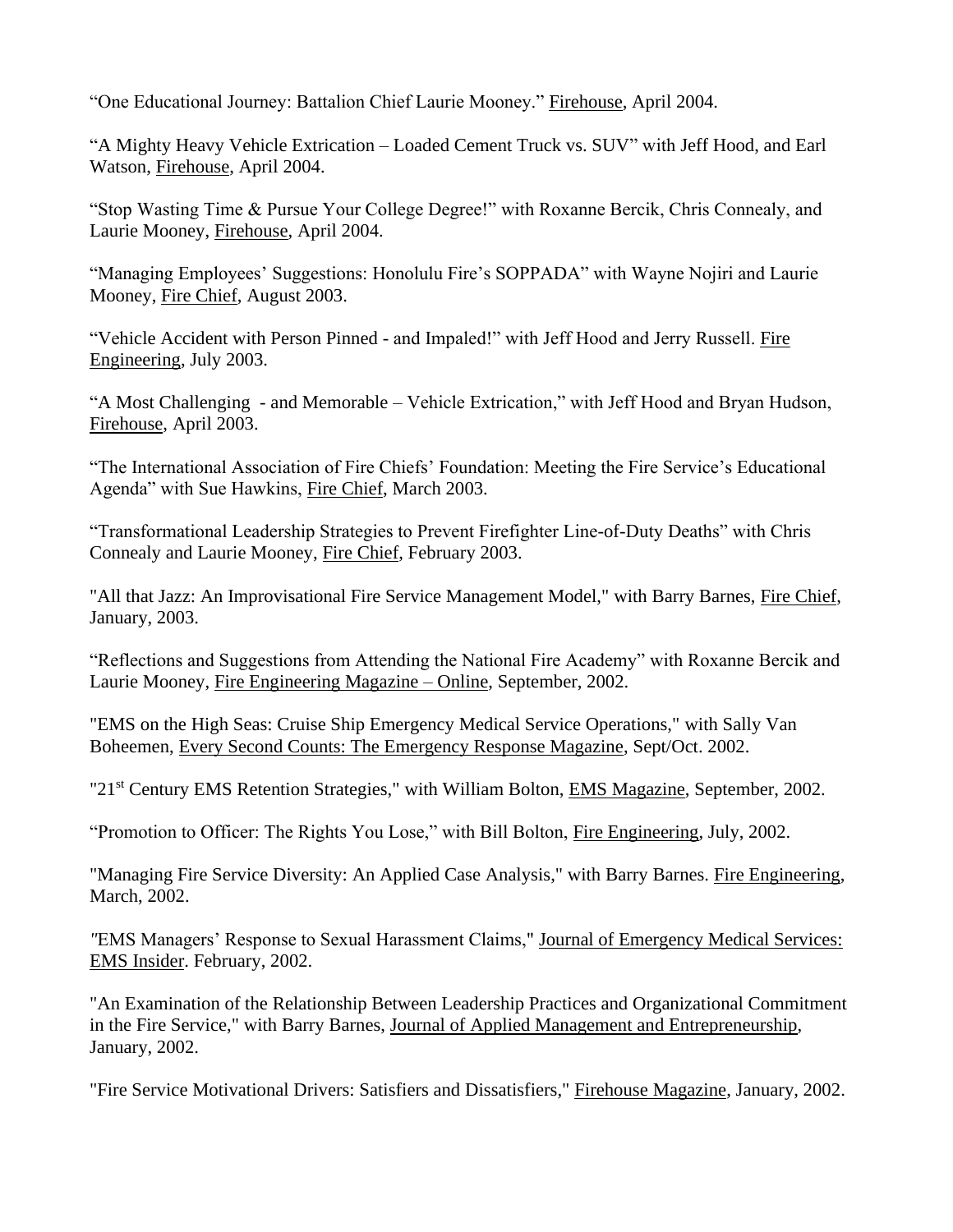"Preventing Sexual Harassment," Journal of Emergency Medical Services: EMS Insider. December, 2001.

"EMS Patients Can Get More Satisfaction," The Journal of Emergency Care, Rescue, and Transportation: Emergency Medical Services, November, 2001.

"Employee Retention: Approaches for Achieving Performance Objectives," with Jean Gordon, Journal of American Academy of Business, Cambridge. October, 2001.

"Team Characteristics for Effective Fire Service Performance," Responder Magazine, August, 2001.

"Delegation Strategies," 1<sup>st</sup> Responder News, May/June, 2001.

"Evolution Acclaim," Letter to the Editor, Fire Chief, May, 2001.

"Assertion vs. Cooperation: What's Your Conflict Resolution Style?" Journal of Emergency Medical Services: Fire Insider, April, 2001.

"21<sup>st</sup> Century Fire Service Leadership Strategies," 1<sup>st</sup> Responder News, March, 2001.

"Retention Strategies That Work," Journal of Emergency Medical Services: EMS Insider, March, 2001.

"Leadership Practices For Strengthening Relationships," 1<sup>st</sup> Responder News, February, 2001.

"When Leaders Lead — Employees Commit," The Journal of Emergency Care, Rescue, and Transportation: Emergency Medical Services, January, 2001.

"Characteristics of Dysfunctional Fire Departments," 1<sup>st</sup> Responder News, September/ October, 2000.

"Account for Employee Commitment," Journal of Emergency Medical Services: EMS Insider, August, 2000.

"Accomplishing More By Doing Less: Strategies for Organizing & Delegating," 1<sup>st</sup> Responder News, August, 2000.

"Public Safety Substance Abuse: A Detriment to Public Safety," 1<sup>st</sup> Responder News, July, 2000.

"Stop Training and Start Developing," 1<sup>st</sup> Responder News, May/June, 2000.

"Dealing with Subordinates Who Commit Occupational Suicide," 1<sup>st</sup> Responder News, May/June, 2000.

"Is Your Department Continuing to Learn?" Emergency Services News, October, 1999.

"EMS Changes, But Stays the Same," Emergency Services News, September, 1999.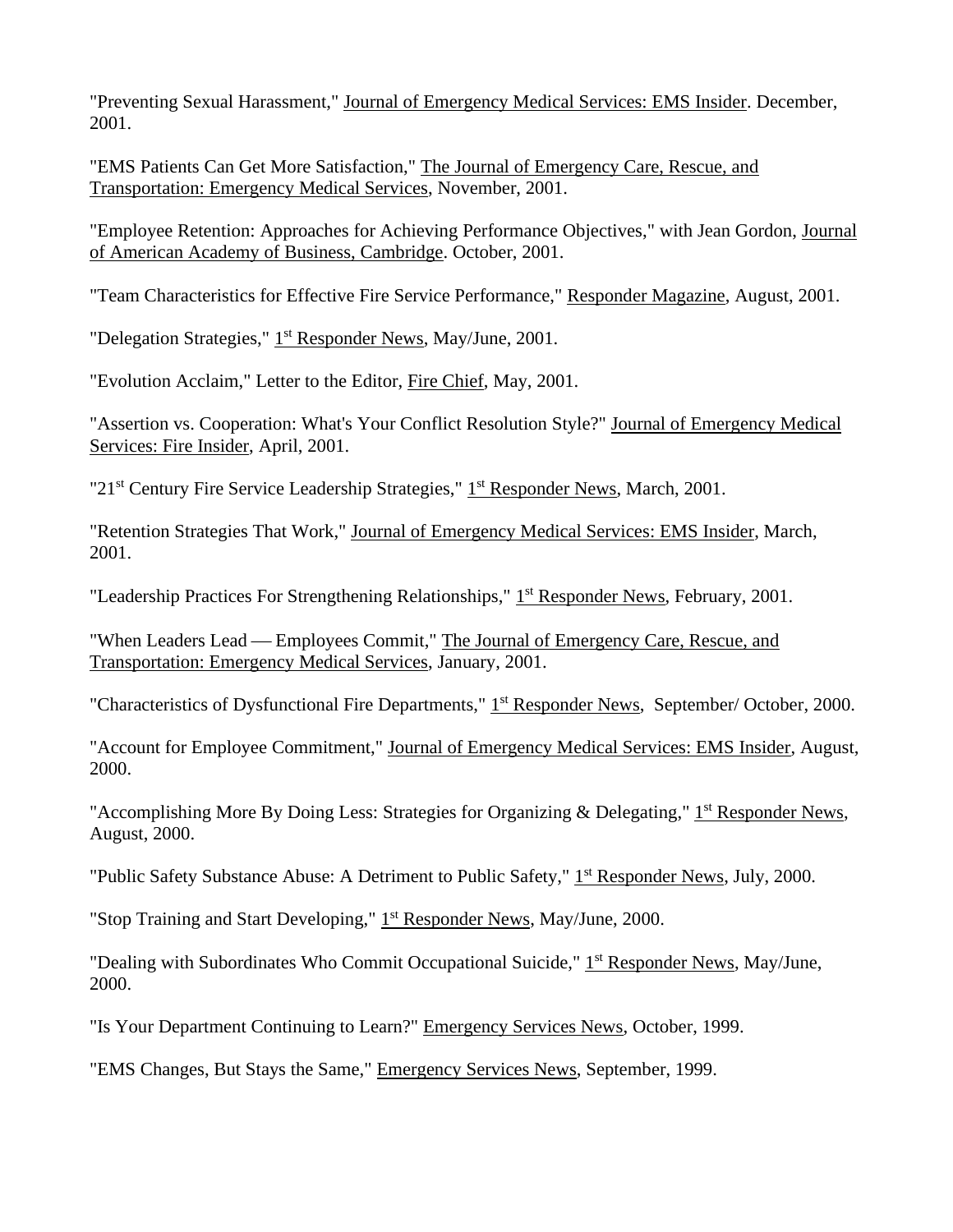"For Blind, Smoke Training is 24/7/365," Emergency Services News, August, 1999.

"Preparing for the New Millennium," Emergency Services News, July, 1999.

"Traditions Help Us to Focus," Emergency Services News, June, 1999.

"Traditions Provide Leadership Models," Emergency Services News, May, 1999.

"Training Provides for Better Organizational Commitment," Emergency Services News, April, 1999.

"Steps Used in Diversity Management," Emergency Services News, March, 1999.

"Managing Diversity in the Fire Service," Emergency Services News, February, 1999.

"Paramedic of the Year," Letter to the Editor, The Journal of Emergency Care, Rescue, and Transportation: Emergency Medical Services, January, 1999.

#### **Presentations:**

"Active Shooter School Defense Using Seized Drug Funds." National Sheriffs' Association Conference: Fort Worth, Texas. June 22, 2014.

"Leadership Practices for Emergency Management Incident Success." 16<sup>th</sup> Annual FEMA Emergency Management Higher Education Symposium. Emmitsburg, Maryland. June 4, 2014.

"Comprehensive Emergency Management Principles Applied to Active Shooter Incidents." 16th Annual FEMA Emergency Management Higher Education Symposium. Emmitsburg, Maryland. June 4, 2014.

"Tracking, Counseling, and Reducing Taser CEW Negligent Discharges." Taser Master Instructor School. Glendale, Arizona. December 2, 2013.

"Managing Crisis Aftermath in the Community." Maryland Police and Correctional Training Commission Conference. McDaniel College, November, 26 2013.

"Mitigating, Preventing, Responding, and Recovering from Active Shooters Incidents" University of Maryland Fire Rescue Institute Executive Development Series. College Park, Maryland. October 30, 2013.

"Mitigating, Preventing, Responding, and Recovering from Active Shooters Incidents" All-Hazards Stakeholders Summit. Atlanta, Georgia. Sept. 24, 2013.

"Law Enforcement Response to Active Shooter Incident." National Sheriffs' Association Conference: Charlotte, North Carolina. June 22, 2013.

"Mitigating, Preventing, Responding, and Recovering from Active Shooters Incidents" All-Hazards Stakeholders Summit. Chicago, Illinois, June 18, 2013.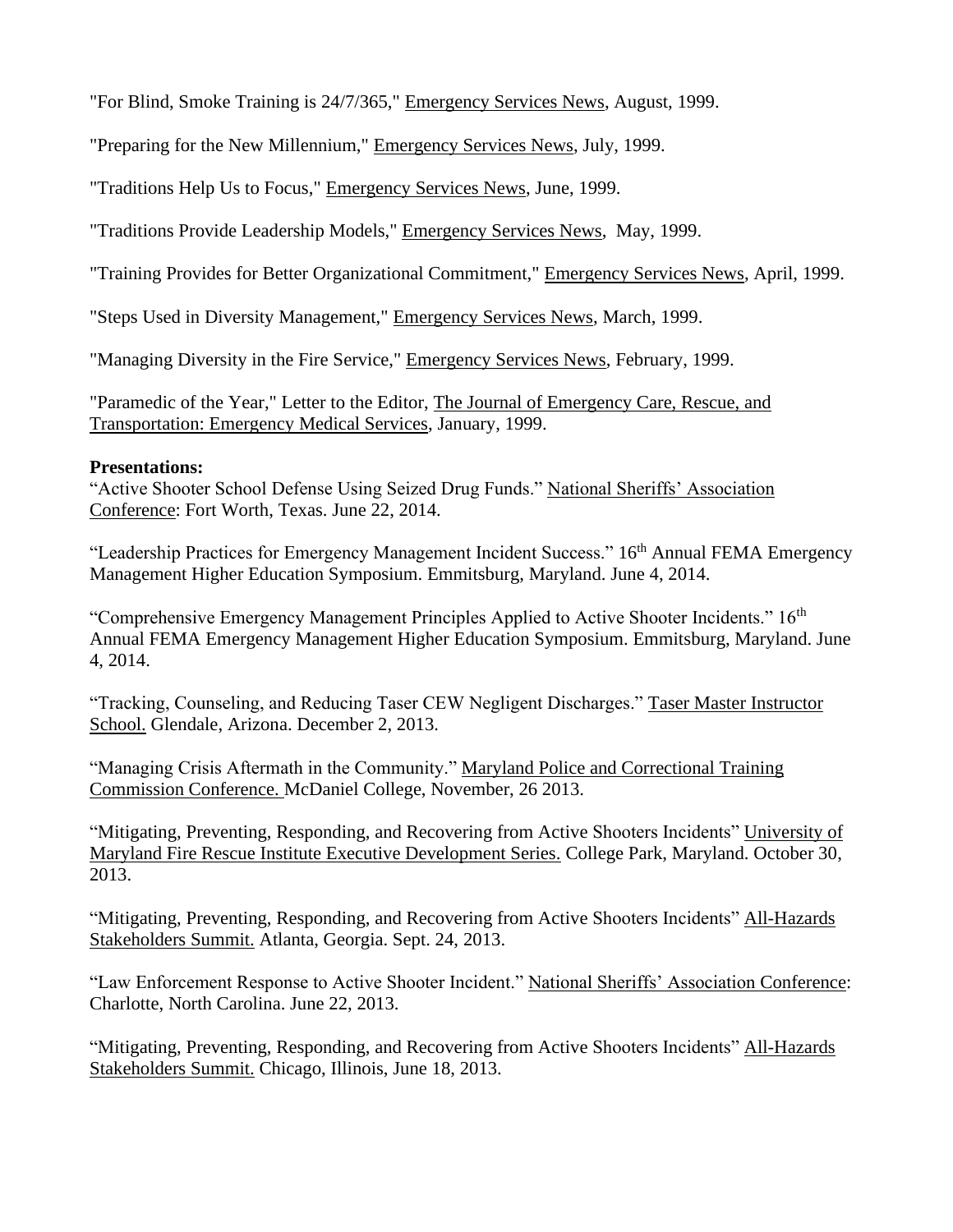"Law Enforcement Response to Active Shooter Incident." Georgia SWAT/Sniper Symposium. Alpharetta, Georgia. June 10, 2013.

"Fire and EMS Response to Active Shooter Incidents." Fire Department Instructors' Conference 2013 (FDIC 2013): Indianapolis, Indiana: April 25, 2013.

"Mitigating, Preventing, Responding, and Recovering from Active Shooters Incidents" All-Hazards Stakeholders Summit. Philadelphia, Pennsylvania. April 23, 2013.

"Mitigating, Preventing, Responding, and Recovering from Active Shooters Incidents" All-Hazards Stakeholders Summit. Houston, Texas; December 6, 2012.

"Mitigating, Preventing, Responding, and Recovering from Active Shooters Incidents" All-Hazards Stakeholders Summit. Miami, Florida; December 4, 2012.

"Mitigating, Preventing, Responding, and Recovering from Active Shooters Incidents"Secured Cities Conference. Philadelphia, Pennsylvania. Oct. 11, 2012.

"Mitigating, Preventing, Responding, and Recovering from Active Shooters Incidents" All-Hazards Stakeholders Summit. Denver, Colorado; September 20, 2012.

"Mitigating, Preventing, Responding, and Recovering from Active Shooters Incidents" The Sixth Annual Emergency Management Summit. Baltimore, Maryland. September 5, 2012.

"Mitigating, Preventing, Responding, and Recovering from Active Shooters Incidents." Georgia Association of Law Enforcement Firearms Instructors Conference. Carrollton, Georgia. August 8, 2012.

"Mitigating, Preventing, Responding, and Recovering from Active Shooters Incidents." National Conference on School Discipline. Atlanta, Georgia. June, 30, 2012.

"Armed & Deputized Tactical Medics." National Sheriffs' Association Summer Conference: Nashville, TN June 2012.

"Emergency Management Leadership Principles." Department of Homeland Security, Emergency Management Higher Education Conference Professional Development Conference. Emmitsburg, Maryland. June 5, 2012

"Mitigating, Preventing, Responding, and Recovering from Active Shooters Incidents." Department of Homeland Security, U.S. Fire Administration, Fire and Emergency Services Higher Education Professional Development Conference. Emmitsburg, Maryland. May 30 - June 2, 2012

"Mitigating, Preventing, Responding, and Recovering from Active Shooters Incidents." Emergency Management Association of Georgia Conference. Savannah, Georgia: May 2012.

"Emergency Management Leadership." Emergency Management Assocaition of Georgia Conference. Savannah, Georgia: May 2012.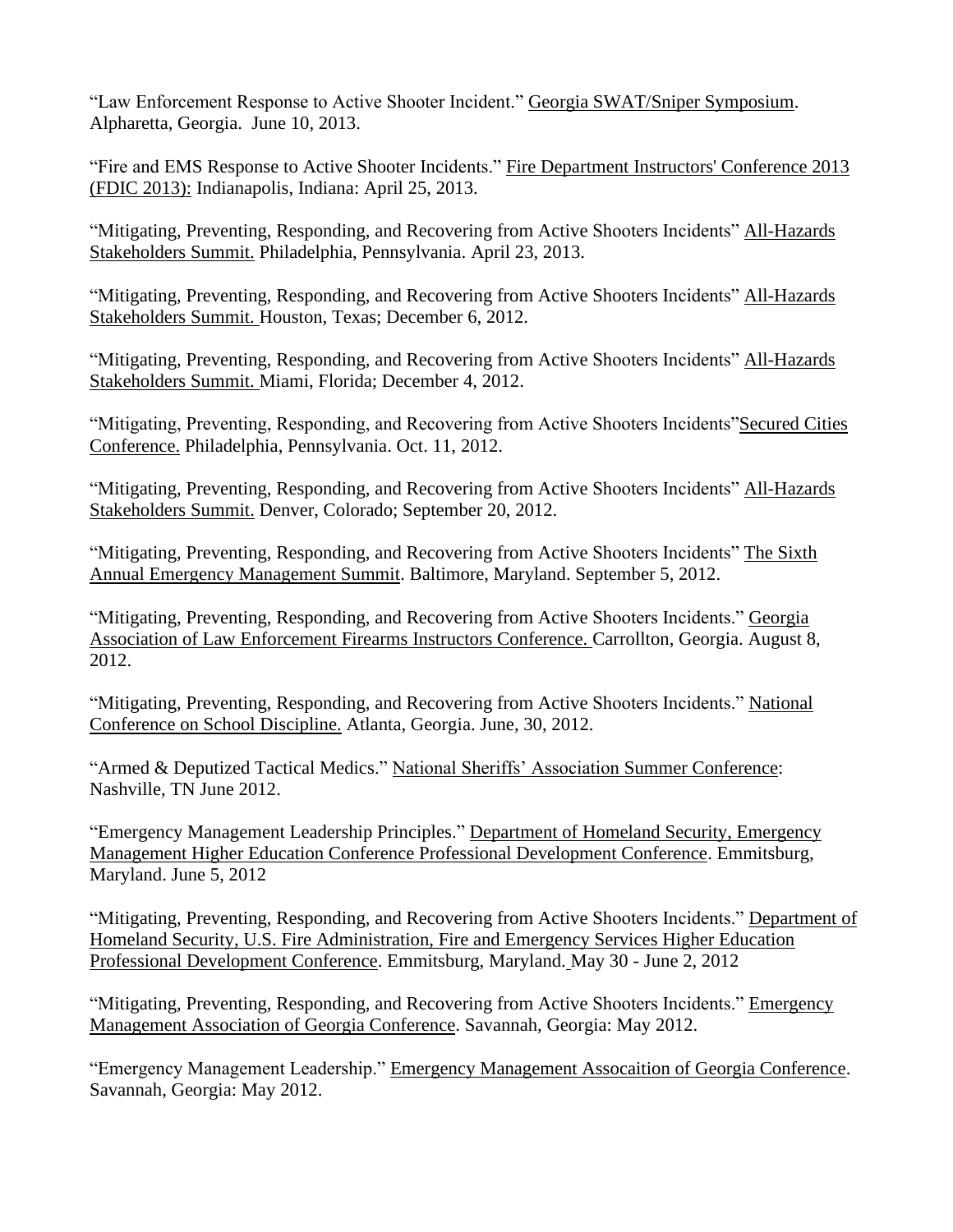"The Jail is On Fire! Open the Emergency Operations Center!" American Jail Association Conference: Reno, NV: April 2012.

"Public Safety Ethics and Professionalism." Fire Department Instructors' Conference 2012 (FDIC 2012): Indianapolis, Indiana: April 2012.

Mitigating, Preventing, Responding, and Recovering from Active Shooters Incidents. Partners in Emergency Preparedness Conference 2012. Tacoma, Washington. April, 2012.

"Jail Fire Safety – Saving the Lives of Staff and Inmates!" American Correctional Association Conference: Phoenix, Arizona: January 2012.

"Mitigating, Preventing, Responding, and Recovering from Active Shooters Incidents" Emergency Management Association of Texas Conference. Odessa, Texas. October, 2011.

"Jail Fire Safety – Saving the Lives of Staff and Inmates!" American Correctional Association Conference: Orlando, Florida: August 2011.

"Jail Fire Safety – Saving the Lives of Staff and Inmates!" American Jail Association Conference: Cincinnati, Ohio: May 2011.

"Law Enforcement and Emergency Medical Service Response to an Active Shooter Incident" Conference of Southern Graduate Schools. Huntsville, Alabama. Febuary 2011.

"Jail Fire Safety – Saving the Lives of Staff and Inmates!" American Correctional Association Winter Conference: San Antonio, Texas: February 2011.

"Armed & Deputized Tactical Medics." National Sheriffs' Association Winter Conference: Palm Desert, California, January 2011.

"Armed & Deputized Tactical Medics." International Association of Fire Chiefs' Conference: Chicago, Illinois, August, 2010.

"Fire Service EMS - Armed & Deputized Tactical Medics." Fire Department Instructors' Conference 2010 (FDIC 2010): Indianapolis, Indiana: April 2010.

"Is your Business Continuity Leadership Power Smothering? Learn the Five Sources of Leadership Power!" 2010 Business Continuity Insights Conference: New Orleans, Lousiana. April 2010.

"Promoting Your Career Development To Achieve Fire Service Success!" International Association of Fire Chiefs' Conference: Dallas Texas, August, 2009.

"Stop Making Excuses! Promote Your Own Career Development!" International Association of Women in Fire and Emergency Services 9<sup>th</sup> Biennial Leadership Conference. Omaha, Nebraska; May 2009.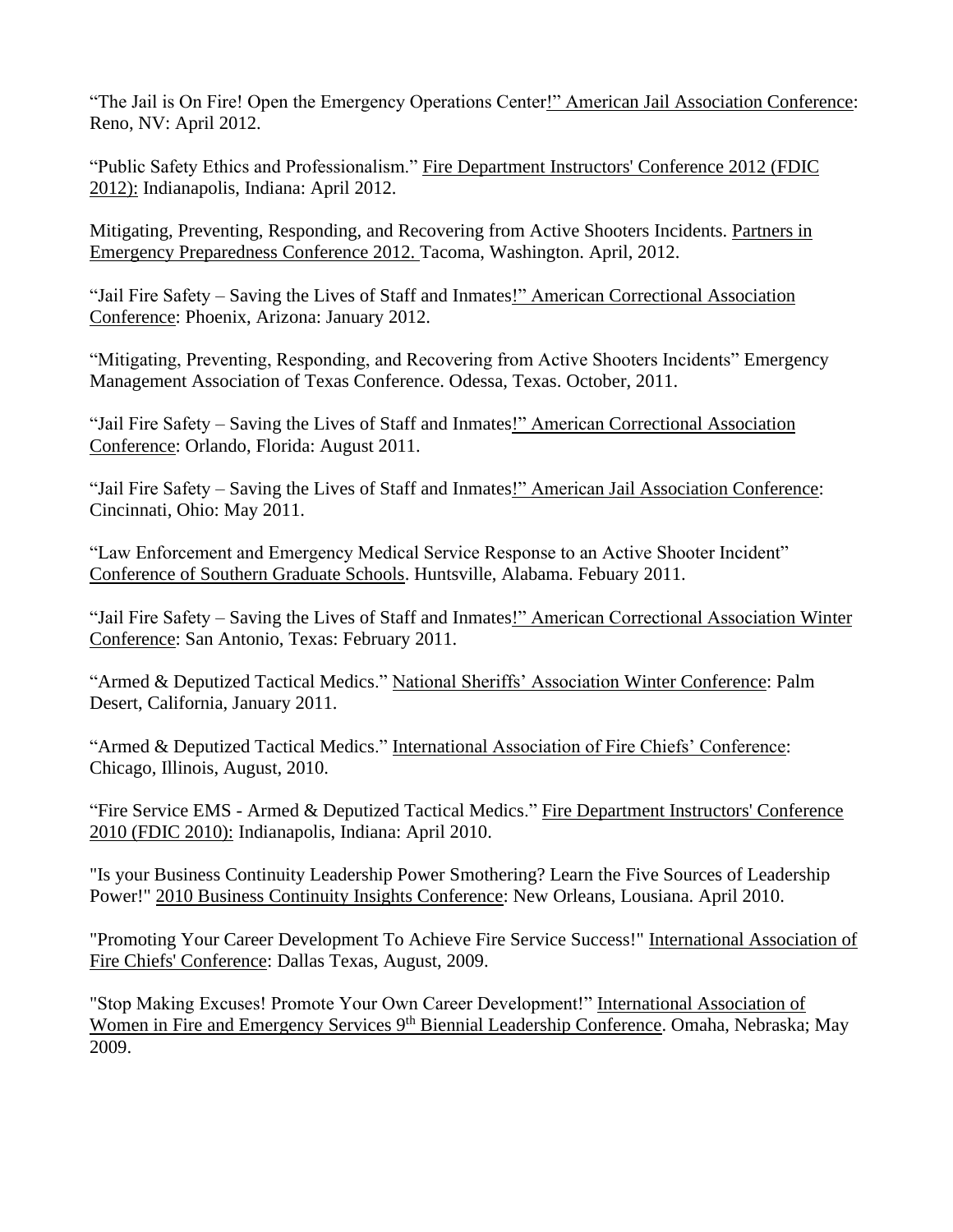"Leadership Principles and Practices – Making the Transition from Plan to Progress!" Business Continuity Insights Conference: Phoenix, Arizona. April 2009.

"Lessons Learned from Chief Fire Officers." Fire Department Instructors' Conference 2009 (FDIC 2009): Indianapolis, Indiana: April, 2009.

"Leadership Principles and Practices – Making the Transition from Plan to Progress." Partners in Emergency Preparedness Conference 2009. Tacoma, Washington. April, 2009.

"Leadership Principles and Practices – Making the Transition from Plan to Progress." Association of Professional Communication Officials Conference: Ottawa, Canada. November, 2008.

"Partnerships with Fire Department and EMS: Achieving Emergency Service Communication Success." Association of Professional Communication Officials Conference: Ottawa, Canada. November, 2008.

"Climbing YOUR Business Continuity Career Ladder? Learn Tactics & Strategies for Success!" Business Continuity Insights Conference: New Orleans, Lousiana. May 2008.

"Establishing Command of YOUR Career!" International Association of Women in Fire and Emergency Services 8th Biennial Leadership Conference. Glendale, Arizona. April, 2008.

"Partnerships with Fire Departments and Emergency Medical Services: Achieving Emergency Management Operational Success." Partners in Emergency Preparedness Conference: Tacoma, Washington. April, 2008.

"Leadership Principles and Practices for Achieving Disaster Management Success," International Association of Emergency Managers Annual Conference: Revo, Nevada. November, 2007.

"Officer Development: Personnel Handling Skills" International Association of Fire Chiefs' Conference: Atlanta, Georgia, August, 2007.

"Establishing Command" of YOUR Career Development to Achieve Fire Service Success!" International Association of Fire Chiefs' Conference: Atlanta, Georgia, August 2007.

"Developing Partnerships with Fire Departments and Emergency Medical Services for Achieving Business Continuity Success." Business Continuity Insights Conference: New Orleans, Lousiana. April, 2006.

"Leadership Principles and Practices for Putting Plans into Action," International Association of Emergency Managers Annual Conference: Orlando, Florida. November, 2006.

"Career Development and Mentoring." Fire Service Leadership Conference - "Going for the Gold" sponsored by the Women Chief Fire Officers' Association: Chicago, Illinois: November 2006.

"Mentoring Program for Enhancing Officers' Career Development" with Ron Wakeham, Fire Department Instructors' Conference 2006 (FDIC 2006): Indianapolis, Indiana: April, 2006.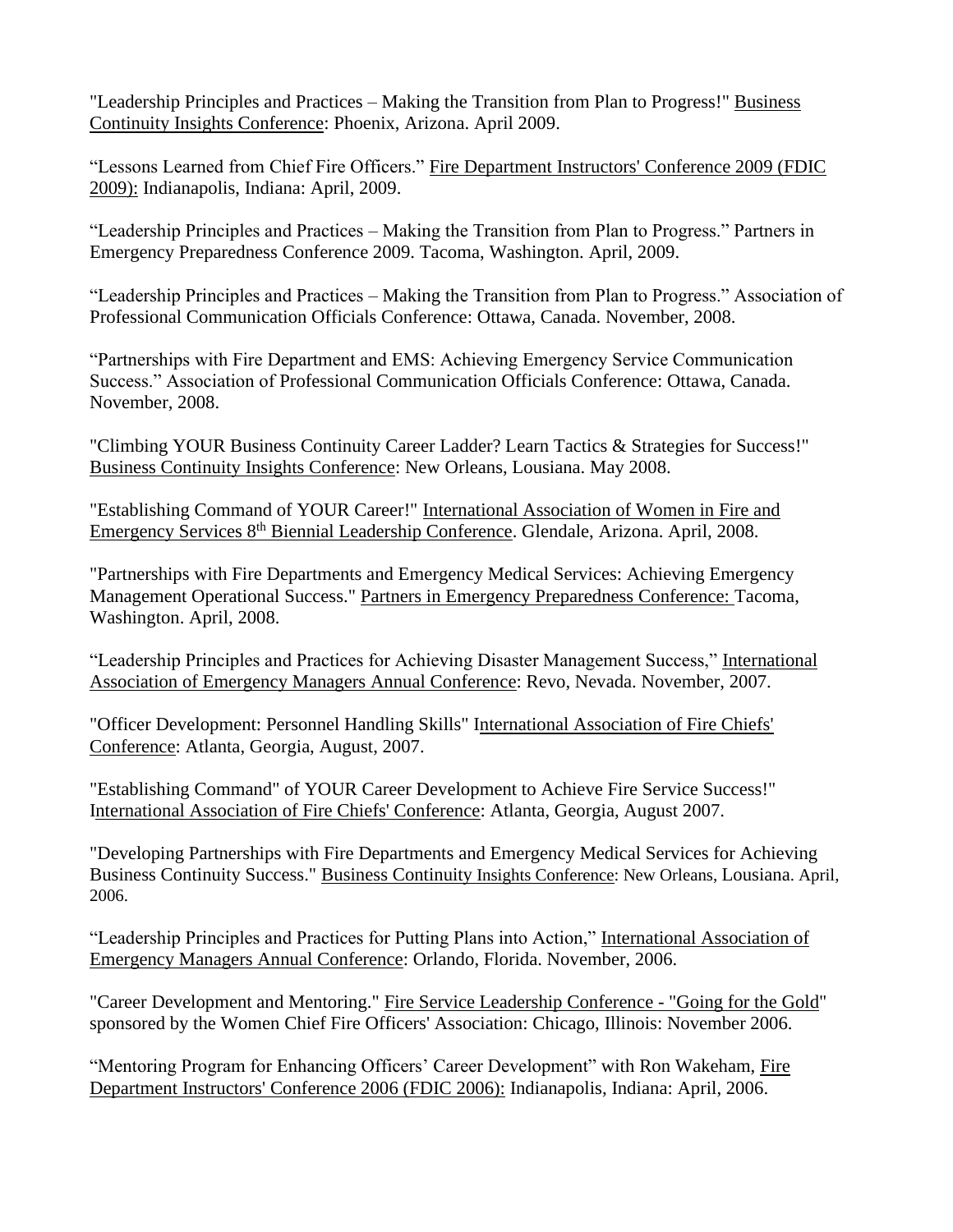"Strategies for Retaining Today's "New Generation" of Emergency Management Personnel," International Association of Emergency Managers Annual Conference: Phoenix, Arizona. November, 2005.

"Mentoring Program for Enhancing Officers' Career Development" with Ron Wakeham, Fire Department Instructors' Conference EAST 2005 (FDIC 2005): Atlantic City, New Jersey: October, 2005.

"Mentoring Program for Enhancing Officers' Career Development" with Ron Wakeham, Fire Department Instructors' Conference 2005 (FDIC 2005): Indianapolis, Indiana: April, 2005.

"Leadership Practices Achieving Fire Service Change Success" with Laurie Mooney, Fire Rescue-East 2005 sponsored by the Florida Fire Chiefs' Association: Jacksonville, Florida; February, 2005. "Challenges and Opportunities Leading 21<sup>st</sup> Century Paramedics" with Alex Cohilas, EMS Today 2004: Atlanta, Georgia: October, 2004.

"Strategies for Keeping Today's "New Generation" of EMTs and Paramedics" with Laurie Mooney, EMS Today 2004: Atlanta, Georgia: October, 2004.

"Strategies for Keeping Today's "New Generation" of EMTs and Paramedics" with Laurie Mooney, Fire Department Instructors' Conference 2004 (FDIC 2004): Indianapolis, Indiana: April, 2004.

"Challenges and Opportunities Leading 21st Century Firefighters" with Laurie Mooney, Fire Rescue-East 2004 sponsored by the Florida Fire Chiefs' Association: Jacksonville, Florida; February, 2004.

"Retention Strategies for Firefighters and Paramedics" with Laurie Mooney, Fire Department Instructors' Conference 2003 (FDIC 2003): Indianapolis, Indiana: March, 2003.

"Challenges and Opportunities Leading 21st Century Firefighters" with Laurie Mooney, Fire Rescue-East 2003 sponsored by the Florida Fire Chiefs' Association: Jacksonville, Florida; February, 2003.

"The Relationship Between Quality Service Management and Customer Service In Emergency Medical Service Organizations," with Jean Gordon, Hawaii Conference on Business: University of Hawaii, School of Business: June 18-20, 2002.

"Retention Strategies for Firefighters and Paramedics" with William Bolton, Fire Rescue-East 2002 sponsored by the Florida Fire Chiefs' Association: Jacksonville, Florida; February, 2002.

"Diversity Strategies for Improving Future Business Operations" with Jean Gordon, Hawaii Conference on Business: University of Hawaii, School of Business: June 14-17, 2001.

"Benchmarking for Performance Excellence: Customer Satisfaction Metrics for Emergency Medical Service Operations" with Jean Gordon, 2001 International Applied Business Research Conference: Cancun, Mexico: March 14-21, 2001.

"A Fire Service Management Case Study: Managing Diversity" with Barry Barnes, Fire Department Instructors' Conference 2001 (FDIC 2001): Indianapolis, Indiana: March, 2001.